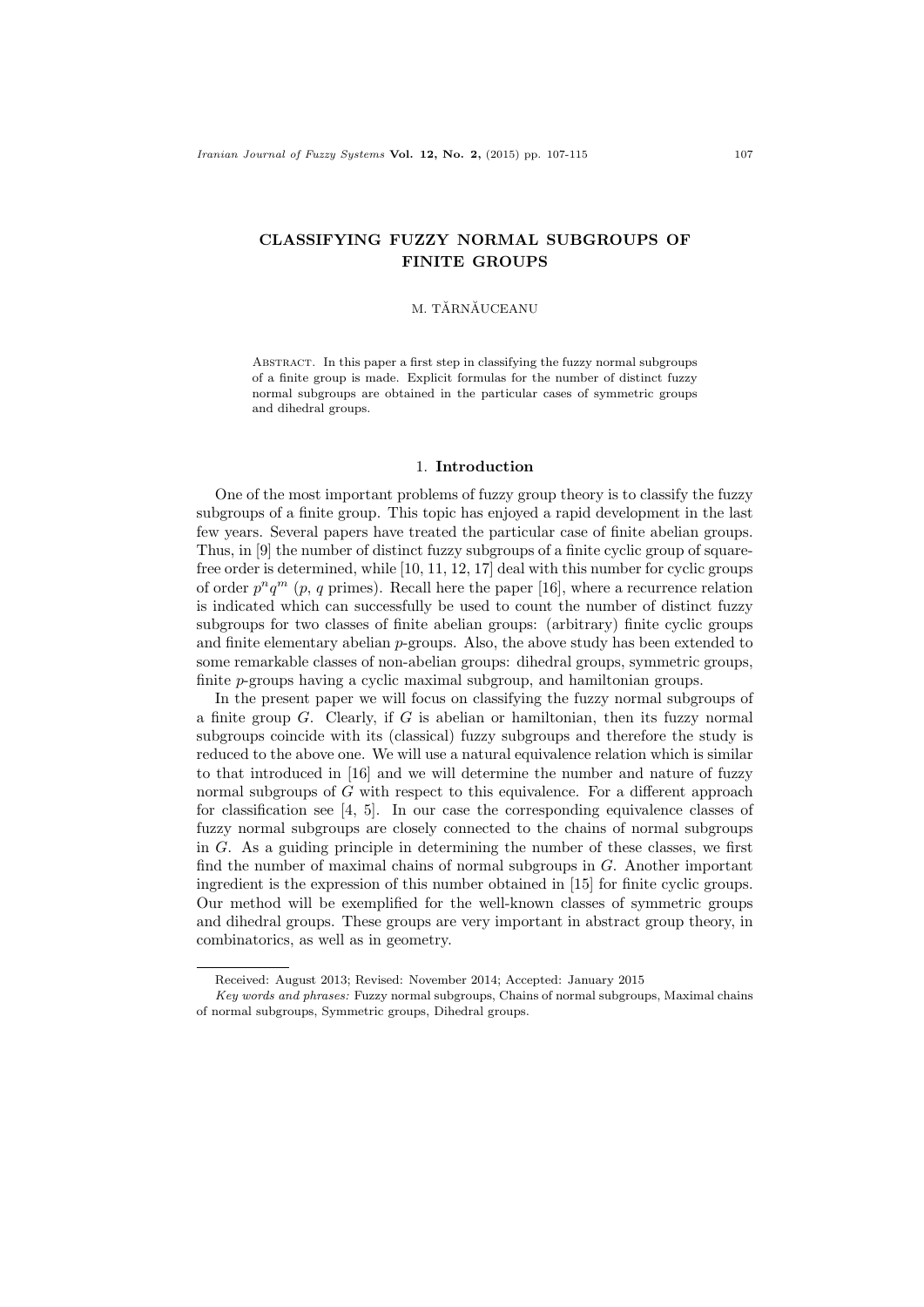#### 108 M. Tărnăuceanu

The paper is organized as follows. In Section 2 we present some preliminary results on fuzzy (normal) subgroups and recall the main theorems of [15] and [16]. Section 3 deals with the normal subgroup structure of symmetric groups and dihedral groups, and with the way to compute the numbers of maximal chains of normal subgroups and distinct fuzzy normal subgroups of these groups. Explicit formulas for the above numbers will be obtained in Section 4. In the final section some conclusions and further research directions are indicated.

Most of our notation is standard and will usually not be repeated here. Basic notions and results on lattices (respectively on groups) can be found in [2] (respectively in [14]). For subgroup lattice concepts we refer the reader to [13].

# 2. Preliminaries

Let  $(G, \cdot, e)$  be a group (where e denotes the identity of G) and  $\mathcal{F}(G)$  be the collection of all fuzzy subsets of G. An element  $\mu$  of  $\mathcal{F}(G)$  is said to be a fuzzy subgroup of  $G$  if it satisfies the following two conditions:

a) 
$$
\mu(xy) \ge \min{\mu(x), \mu(y)}
$$
, for all  $x, y \in G$ ;

b)  $\mu(x^{-1}) \geq \mu(x)$ , for any  $x \in G$ .

In this situation we have  $\mu(x^{-1}) = \mu(x)$ , for any  $x \in G$ , and  $\mu(e) = \sup \mu(G)$ . If  $\mu$ satisfies the supplementary condition

$$
\mu(xy) = \mu(yx), \text{ for all } x, y \in G,
$$

then it is called a *fuzzy normal subgroup* of  $G$ . As in the case of subgroups, the sets  $FL(G)$  and  $FN(G)$  consisting of all fuzzy subgroups and all fuzzy normal subgroups of G form lattices with respect to fuzzy set inclusion (more precisely,  $FN(G)$  is a sublattice of  $FL(G)$ , called the *fuzzy subgroup lattice* and the *fuzzy* normal subgroup lattice of G, respectively. Their binary operations  $\wedge$ ,  $\vee$  are defined by

$$
\mu \wedge \eta = \mu \cap \eta, \ \mu \vee \eta = \langle \mu \cup \eta \rangle
$$
, for all  $\mu, \eta \in FL(G)$ ,

where  $\langle \mu \cup \eta \rangle$  denotes the fuzzy subgroup of G generated by  $\mu \cup \eta$  (that is, the intersection of all fuzzy subgroups of G containing both  $\mu$  and  $\eta$ ). Note that the lattice  $FN(G)$  is modular, as show [1] and [3].

For each  $\alpha \in [0, 1]$ , we define the level subset

$$
{}_{\mu}G_{\alpha} = \{ x \in G \mid \mu(x) \ge \alpha \}.
$$

These subsets allow us to characterize the fuzzy (normal) subgroups of  $G$ , in the following manner:  $\mu$  is a fuzzy (normal) subgroup of G if and only if its level subsets are (normal) subgroups in  $G$  (see e.g. Lemma 1.2.6 and Theorem 1.3.3 of [6]). This well-known theorem gives a link between  $FL(G)$  and the classical subgroup lattice  $L(G)$  of G, respectively between  $FN(G)$  and the classical normal subgroup lattice  $N(G)$  of G. It is important in studying many basic properties of  $FL(G)$  and  $FN(G)$ , such as the distributivity and the fully ordering. We also recall that the fuzzy subgroup  $\mu^* = \langle \mu \rangle$  generated by  $\mu \in \mathcal{F}(G)$  can be described by using the level subsets  $_{\mu}G_{\alpha}$ ,  $\alpha \in [0,1]$ :

$$
\mu^*(x) = \sup \{ \alpha \mid x \in \langle _\mu G_\alpha \rangle \}, \text{ for any } x \in G.
$$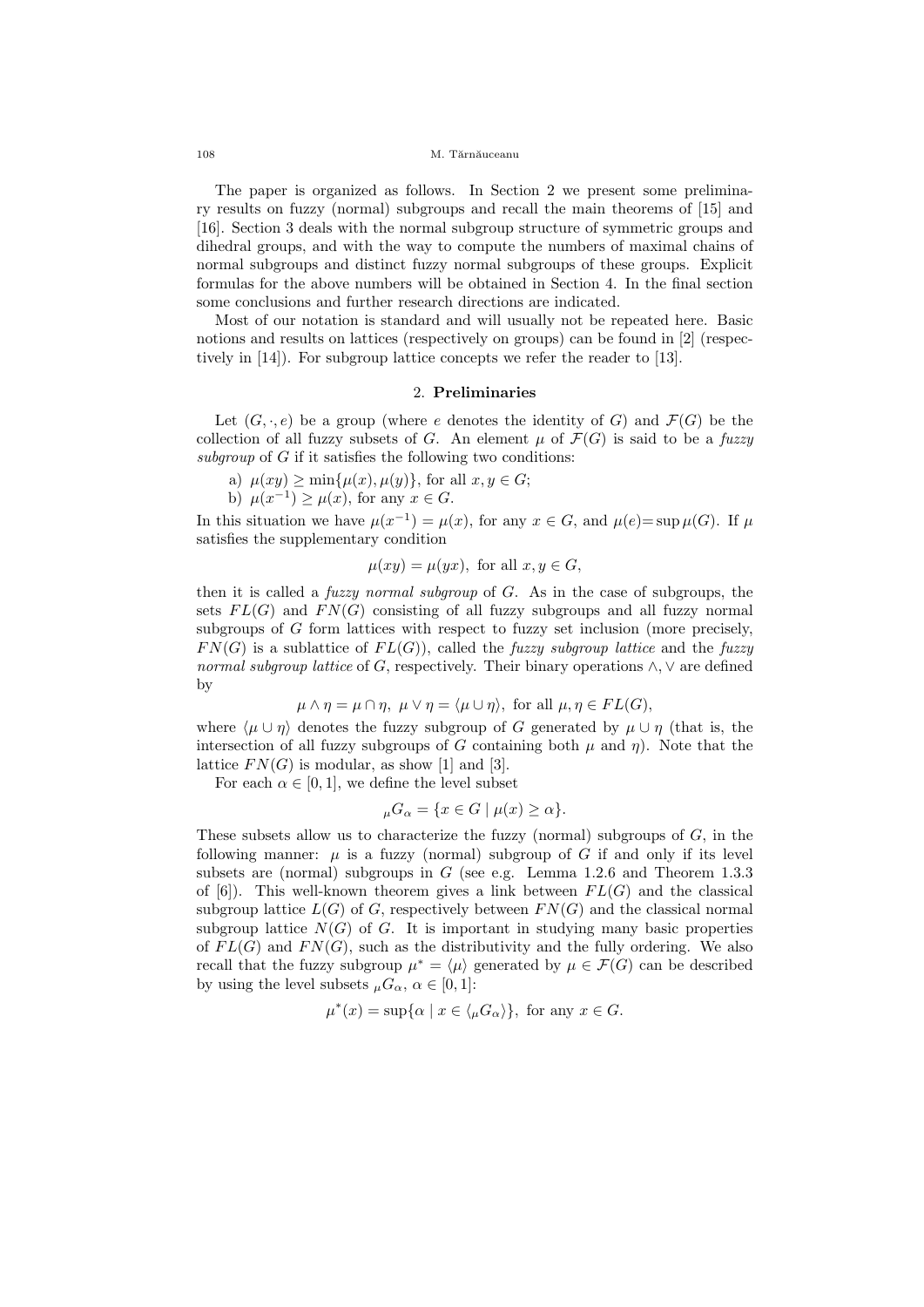The fuzzy (normal) subgroups of  $G$  can be classified up to some natural equivalence relations on  $\mathcal{F}(G)$ . One of them (used in [16] and [17], too) is defined by

$$
\mu \sim \eta
$$
 iff  $(\mu(x) > \mu(y) \Longleftrightarrow \eta(x) > \eta(y))$ , for all  $x, y \in G$ )

and two fuzzy (normal) subgroups  $\mu$ ,  $\eta$  of G are said to be distinct if  $\mu \nsim \eta$ . This equivalence relation generalizes that used in Murali's papers [7]–[12]. Also, it can be connected to the concept of level subgroup. In this way, suppose that the group G is finite and let  $\mu : G \to [0,1]$  be a fuzzy (normal) subgroup of G. Put  $\mu(G) = {\alpha_1, \alpha_2, ..., \alpha_r}$  and assume that  $\alpha_1 > \alpha_2 > ... > \alpha_r$ . Then  $\mu$  determines the following chain of (normal) subgroups of  $G$  which ends in  $G$ :

$$
{}_{\mu}G_{\alpha_1} \subset {}_{\mu}G_{\alpha_2} \subset ... \subset {}_{\mu}G_{\alpha_r} = G.
$$
 (\*)

Moreover, for any  $x \in G$  and  $i = \overline{1, r}$ , we have

$$
\mu(x) = \alpha_i \Longleftrightarrow i = \max\left\{j \mid x \in \mu G_{\alpha_j}\right\} \Longleftrightarrow x \in \mu G_{\alpha_i} \setminus \mu G_{\alpha_{i-1}},
$$

where, by convention, we set  $_{\mu}G_{\alpha_0} = \emptyset$ .

A necessary and sufficient condition for two fuzzy (normal) subgroups  $\mu$ ,  $\eta$  of G to be equivalent with respect to  $\sim$  has been identified in [17]:  $\mu \sim \eta$  if and only if  $\mu$ and  $\eta$  have the same set of level subgroups, that is they determine the same chain of (normal) subgroups of type  $(*)$ . This result shows that there exists a bijection between the equivalence classes of fuzzy (normal) subgroups of G and the set of chains of  $(normal)$ subgroups of G which end in G. So, the problem of counting all distinct fuzzy (normal) subgroups of  $G$  can be translated into a combinatorial problem on the subgroup lattice  $L(G)$  (or on the normal subgroup lattice  $N(G)$ ) of G: finding the number of all chains of (normal) subgroups of G that terminate in G. Recall also that in our previous papers we have denoted by  $g(G)$  (respectively by  $h(G)$ ) the number of all maximal chains of subgroups of G (respectively the number of all chains of subgroups of  $G$  that terminate in  $G$ ).

Even for some particular classes of finite groups, as finite abelian groups, this problem is very difficult. The largest class of groups for which it was completely solved is constituted by finite cyclic groups (see Corollary 4 of [16]). If  $\mathbb{Z}_n$  is the finite cyclic group of order n and  $n = p_1^{m_1} p_2^{m_2} ... p_s^{m_s}$  is the decomposition of n as a product of prime factors, then the number  $f(n)$  of all distinct fuzzy (normal) subgroups of  $\mathbb{Z}_n$  is given by the equality

$$
f(n)=2^{\sum\limits_{\alpha=1}^{s}m_{\alpha}}\sum\limits_{i_{2}=0}^{m_{2}}\ \sum\limits_{i_{3}=0}^{m_{3}}...\sum\limits_{i_{s}=0}^{m_{s}}\left(-\frac{1}{2}\right)^{\sum\limits_{\alpha=2}^{s}i_{\alpha}}\prod\limits_{\alpha=2}^{s}\binom{m_{\alpha}}{i_{\alpha}}\binom{m_{1}+\sum\limits_{\beta=2}^{\alpha}(m_{\beta}-i_{\beta})}{m_{\alpha}},
$$

where the above iterated sums are equal to 1 for  $s = 1$ . The number  $g(n)$  of all maximal chains of (normal) subgroups of  $\mathbb{Z}_n$  has been also determined in [15]:

$$
g(n) = {m_1 + m_2 + \dots + m_s \choose m_1, m_2, \dots, m_s} = \frac{(m_1 + m_2 + \dots + m_s)!}{m_1! m_2! \dots m_s!}
$$

.

The above two equalities will play an essential role in the next section to solve our counting problems for finite symmetric groups and finite dihedral groups. This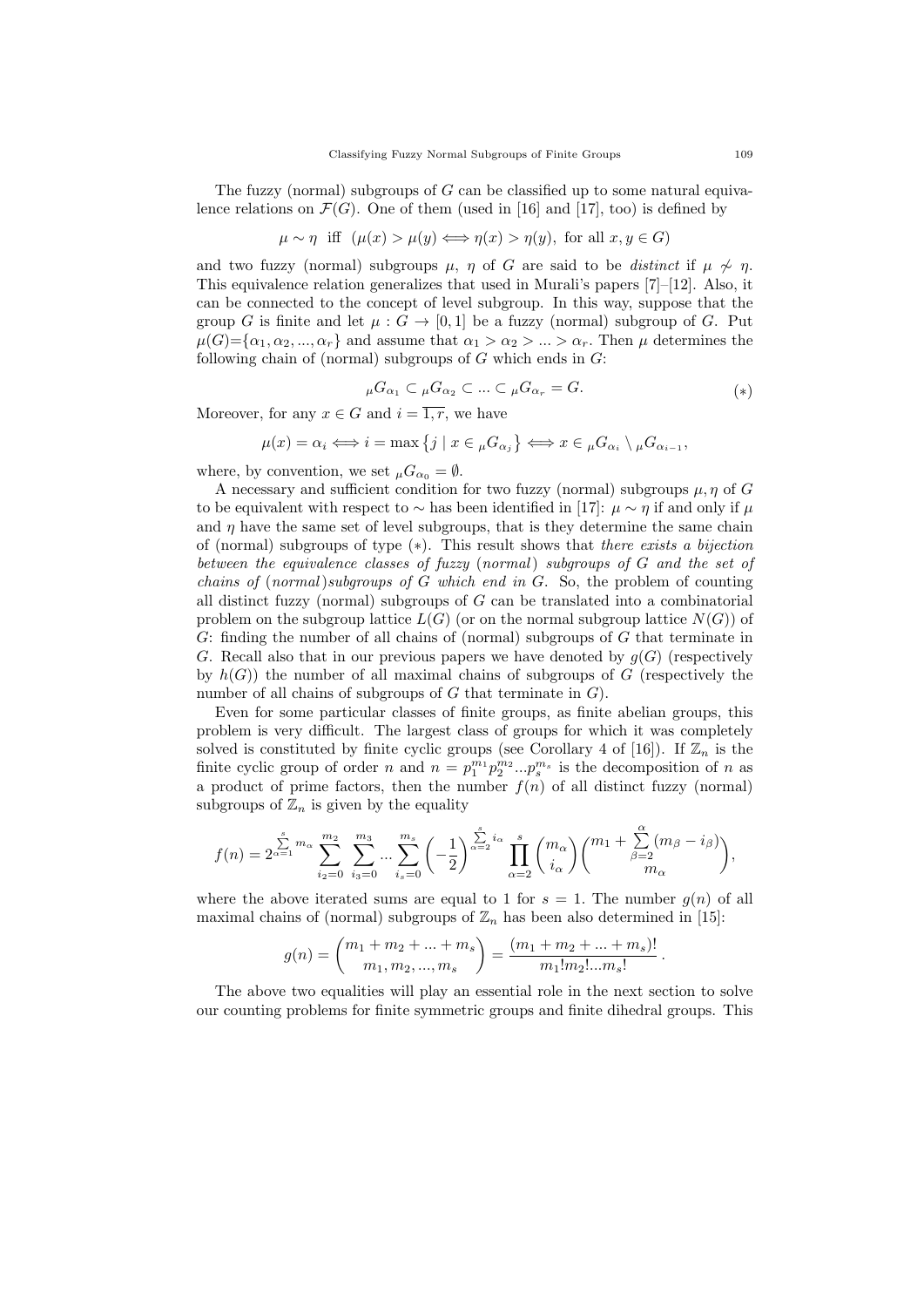is due to the fact that the normal subgroup structure of these groups is closely connected to the subgroup structure of a certain finite cyclic group.

## 3. The Normal Subgroup Structure of Symmetric Groups and Dihedral Groups

For a finite group G, let us denote by  $g'(G)$  and  $h'(G)$  the number of all maximal chains of normal subgroups of  $G$  and the number of all distinct fuzzy normal subgroups of  $G$ , respectively. In the following our main goal is to compute explicitly these numbers for symmetric groups  $S_n$  and dihedral groups  $D_{2n}$ ,  $n \geq 3$ . First of all, we must describe the normal subgroup lattices of these groups.

The symmetric group  $S_n$  consists of all permutations of the set  $\{1, 2, ..., n\}$ . A well-known group theory result states that it possesses only one proper normal subgroup (namely the alternating group  $A_n$ ) if  $n \neq 4$ , while  $S_4$  possesses two proper normal subgroups (namely  $K = \{e,(12)(34),(13)(24),\}$  $(14)(23)$  ≅  $\mathbb{Z}_2 \times \mathbb{Z}_2$  and  $A_4$ ). In other words, we have:

$$
N(S_n) = \begin{cases} \{ \{e\}, A_n, S_n \}, & n \neq 4 \\ \{ \{e\}, K, A_4, S_4 \}, & n = 4. \end{cases}
$$

Remark that in both cases  $N(S_n)$  is a chain of length 2 or 3, which shows that the following lattice isomorphisms hold

$$
N(S_n) \cong L(\mathbb{Z}_{p^2}) \text{ for } n \neq 4, \text{ and } N(S_4) \cong L(\mathbb{Z}_{p^3}), \tag{1}
$$

where  $p$  is an arbitrary prime.

Remark 3.1. The structure of finite groups whose lattices of subgroups are chains is well-known: these groups are cyclic of prime power orders. The same problem for lattices of normal subgroups is very difficult and unsolved yet. Note that there are known several classes of finite groups  $G$  with  $N(G)$  fully ordered: cyclic groups of prime power orders, dihedral groups of type  $D_{2p^k}$  with p an odd prime, simple groups and symmetric groups.

Next, we shall focus on the dihedral group  $D_{2n}$ . Remind that it is the symmetry group of a regular polygon with  $n$  sides and has the order  $2n$ . The most convenient abstract description of  $D_{2n}$  is obtained by using its generators: a rotation x of order  $n$  and a reflection  $y$  of order 2. Under these notations, we have:

$$
D_{2n} = \langle x, y \mid x^n = y^2 = 1, yxy = x^{-1} \rangle.
$$

The structure of the subgroup lattice of  $D_{2n}$  is the following: if  $n = p_1^{m_1} p_2^{m_2} ... p_s^{m_s}$ is the decomposition of  $n$  as a product of prime factors, then, for all divisors  $r$  of n,  $D_{2n}$  possesses a unique cyclic subgroup of order r (namely  $\langle x^{\frac{n}{r}} \rangle \cong \mathbb{Z}_r$ ) and  $\frac{n}{r}$ subgroups isomorphic to  $D_{2r}$  (namely  $\langle x^{\frac{n}{r}}, x^i y \rangle$ ,  $i = 0, 1, ..., \frac{n}{r} - 1$ ). Remark that  $D_{2n}$  has always a maximal cyclic normal subgroup  $M = \langle x \rangle \cong \mathbb{Z}_n$  of index 2, which plays an important role in describing the normal subgroup lattice  $N(D_{2n})$ . Clearly, all subgroups of M are also normal in  $D_{2n}$ . On the other hand, if n is even, then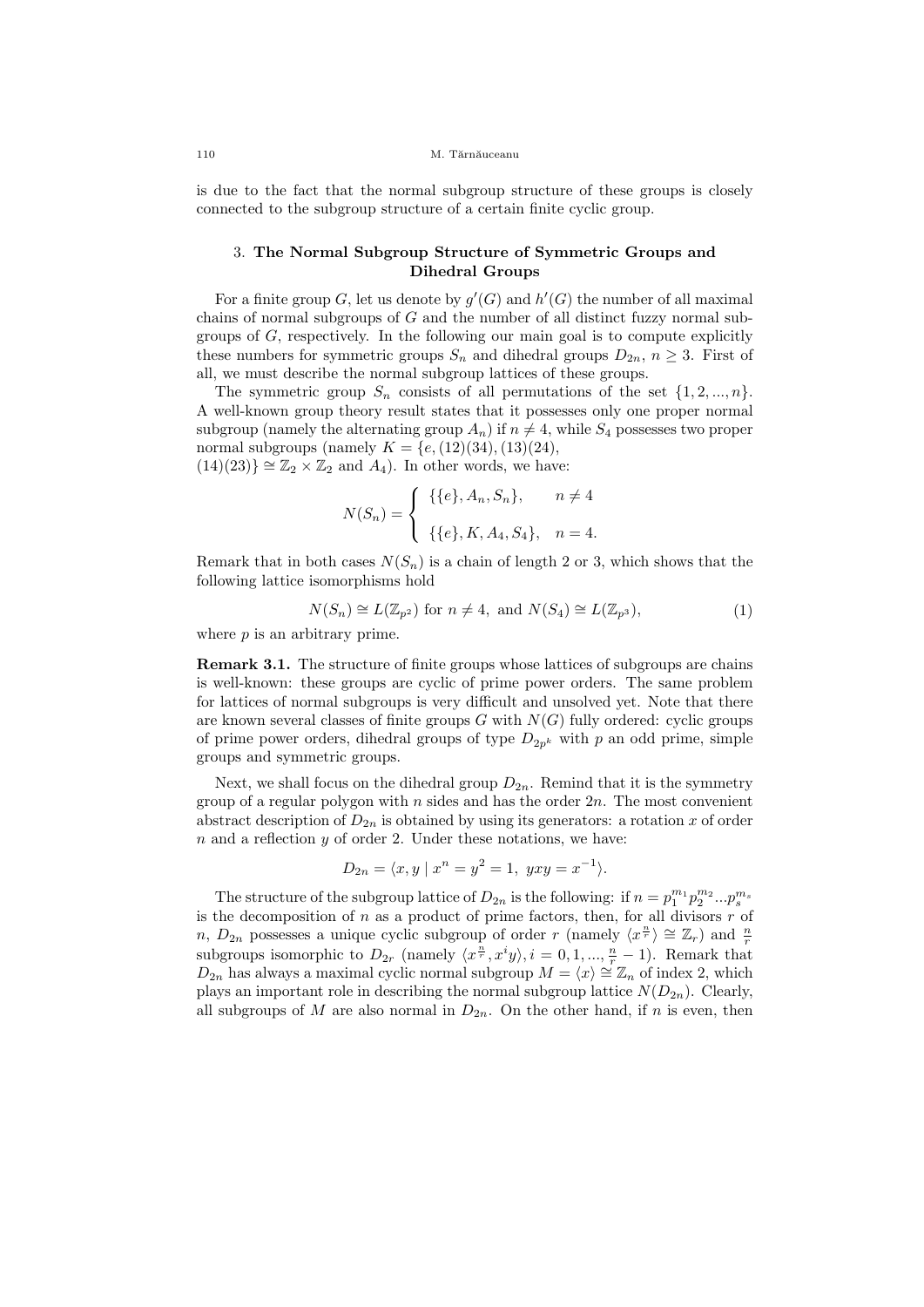$D_{2n}$  has another two maximal normal subgroups of order 2, namely  $M_1 = \langle x^2, y \rangle$ and  $M_2 = \langle x^2, xy \rangle$ , both isomorphic to  $D_{2\frac{n}{2}}$ . In this way, one easily obtains:

$$
N(D_{2n}) = \begin{cases} L(M) \cup \{D_{2n}\}, & n \equiv 1 \pmod{2} \\ L(M) \cup \{D_{2n}, M_1, M_2\}, & n \equiv 0 \pmod{2}. \end{cases}
$$
 (2)

Since both maximal chains and arbitrary chains ended in  $M$  of the subgroup lattice  $L(M)$  of the cyclic subgroup M have been computed in Section 2 (their number is  $g(n)$  and  $f(n)$ , respectively), the equality (2) will allow us to compute the corresponding chains of  $N(D_{2n})$ .

## 4. Counting Fuzzy Normal Subgroups of Symmetric Groups and Dihedral Groups

In the previous section we have seen that the lattice of normal subgroups of  $S_n$ is a chain in all cases. Obviously, this leads to the following result.

**Theorem 4.1.** The number  $g'(S_n)$  of all maximal chains of normal subgroups of the symmetric group  $S_n$  is equal to 1, for all  $n \geq 2$ .

Moreover, from the lattice isomorphisms (1), we easily find the number  $h'(S_n)$ of all distinct fuzzy normal subgroups of  $S_n$ 

$$
h'(S_n) = \begin{cases} f(p^2), & n \neq 4 \\ f(p^3), & n = 4, \end{cases}
$$

where p is an arbitrary prime. By using the explicit expression of  $f(n)$  established in Section 2, one obtains that  $f(p^2) = 4$  and  $f(p^3) = 8$  (in fact, we have  $f(p^k) = 2^k$ , for all positive integers  $k$ ). Hence we have proved the following theorem.

**Theorem 4.2.** The number  $h'(S_n)$  of all distinct fuzzy normal subgroups of the symmetric group  $S_n$ ,  $n \geq 3$ , is given by the equality:

$$
h'(S_n) = \begin{cases} 4, & n \neq 4 \\ 8, & n = 4. \end{cases}
$$

According to (2), a maximal chain of normal subgroups of  $D_{2n}$  is of type

$$
H_0 = \{e\} \subset H_1 \subset \ldots \subset H_{r-1} = M \subset H_r = D_{2n}
$$

if  $n$  is odd and of one of the following types

$$
H_0 = \{e\} \subset H_1 \subset \ldots \subset H_{r-1} = M \subset H_r = D_{2n},
$$

$$
H_0 = \{e\} \subset H_1 \subset \dots \subset H_{r-1} = M_i \subset H_r = D_{2n}, \ i = 1, 2,
$$

if n is even. Clearly, if n is odd, then  $g'(D_{2n})$  will coincide with the number of all maximal chains in  $L(M)$ , that is:

$$
g'(D_{2n}) = g(n).
$$

For *n* even, we have  $M \cap M_1 = M \cap M_2 = \langle x^2 \rangle$ , and so a maximal chain in  $N(D_{2n})$ can be obtained either by completing a maximal chain of  $L(M)$  with  $D_{2n}$ , or by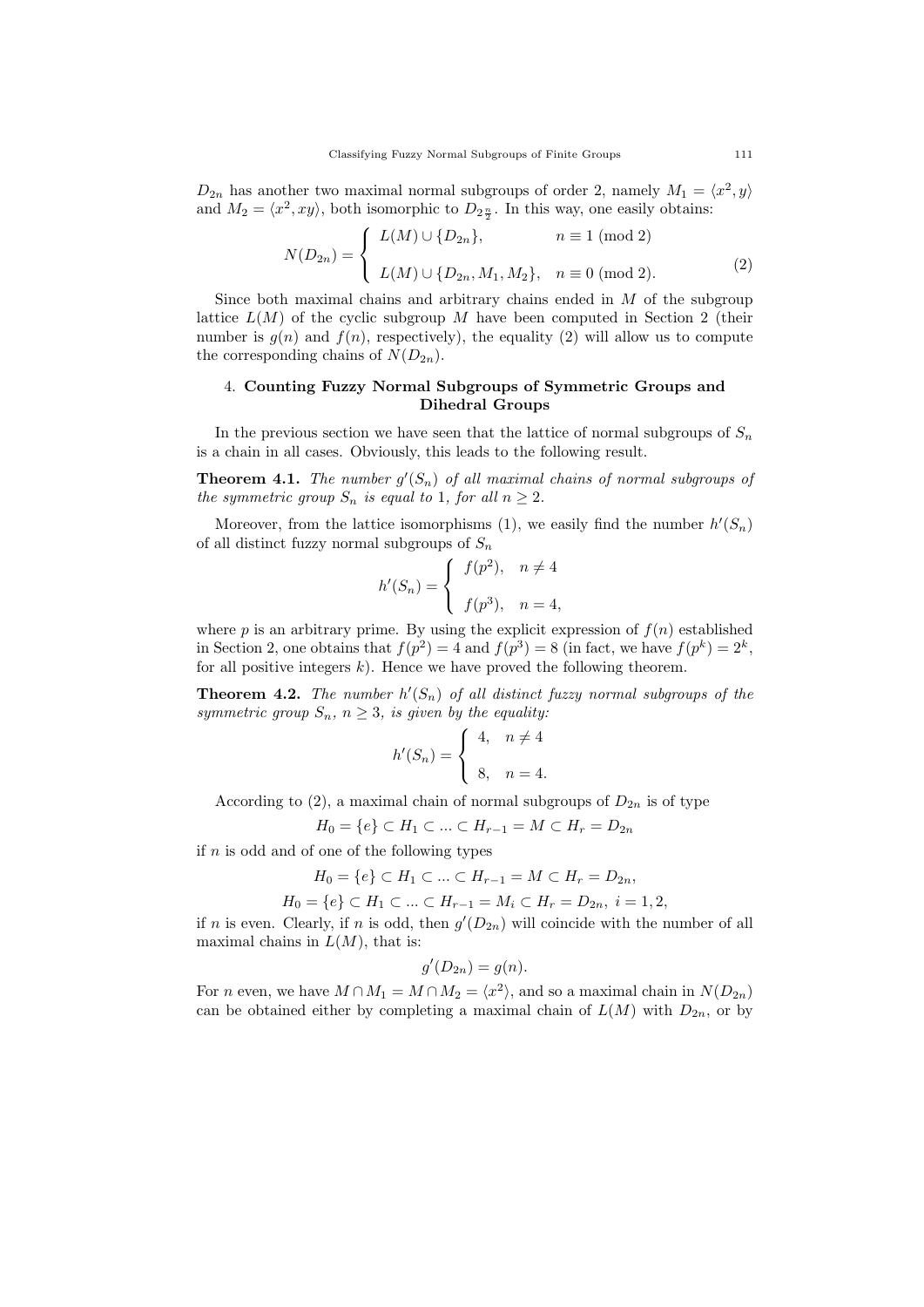adding to a maximal chain of  $L(\langle x^2 \rangle)$  one of the subgroups  $M_i$ ,  $i = 1, 2$ , and  $D_{2n}$ . Because the subgroup  $\langle x^2 \rangle$  is cyclic of order  $\frac{n}{2}$ , it possesses  $g(\frac{n}{2})$  maximal chains of subgroups. We infer that:

$$
g'(D_{2n}) = g(n) + 2g(\frac{n}{2}).
$$

Now, the above two equalities and the explicit formula for  $g(n)$  in Section 2 lead us to the next result.

**Theorem 4.3.** Let  $n = 2^k m \geq 3$  be a positive integer, where  $k \in \mathbb{N}$  is arbitrary and  $m \in \mathbb{N}^*$  is odd. Suppose that  $m = p_1^{m_1} p_2^{m_2} ... p_q^{m_s}$  is the decomposition of m as a product of (odd) prime factors, where, by convention, we put  $m_1 = m_2 = ... =$  $m_s = 0$  for  $m = 1$ . Then the number  $g'(D_{2n})$  of all maximal chains of normal subgroups of the dihedral group  $D_{2n}$  is given by the equality:

$$
g'(D_{2n}) = \begin{cases} {m_1 + m_2 + \dots + m_s \choose m_1, m_2, \dots, m_s}, & k = 0 \\ \frac{3k + m_1 + m_2 + \dots + m_s}{k} {k - 1 + m_1 + m_2 + \dots + m_s \choose k - 1, m_1, m_2, \dots, m_s}, & k \ge 1. \end{cases}
$$

The number  $h'(D_{2n})$  of all distinct fuzzy normal subgroups of  $D_{2n}$  can be easily computed if n is odd. In this case, every chain of normal subgroups of  $D_{2n}$  ended in  $D_{2n}$  is obtained by adding the term  $D_{2n}$  to an arbitrary chain of subgroups

$$
\{e\} = H_0 \subset H_1 \subset \ldots \subset H_q
$$

of  $M$  (we also include here the "void chain" of  $M$ , that is the chain whose set of terms is empty). Since, for a fixed  $H_q \in L(M)$ , the number of such chains is  $f(|H_q|)$ , it follows that:

$$
h'(D_{2n}) = 1 + \sum_{d|n} f(d).
$$

In view of (2), if n is even, then a chain of normal subgroups of  $D_{2n}$  ended in  $D_{2n}$ can be obtained in one of the following two ways: by adding the term  $D_{2n}$  to an arbitrary chain of subgroups of M or, for any  $i \in \{1,2\}$ , by adding the terms  $M_i$ and  $D_{2n}$  to an arbitrary chain of subgroups of  $\langle x^2 \rangle$  (again, in both cases, we also include the void chain of M or  $\langle x^2 \rangle$ ). So, we infer that:

$$
h'(D_{2n}) = 3 + \sum_{d|n} f(d) + 2 \sum_{d|\frac{n}{2}} f(d).
$$

Finally, we put together the above two explicit formulas of  $h'(D_{2n})$  obtained for  $n$  odd and  $n$  even, respectively.

**Theorem 4.4.** The number  $h'(D_{2n})$  of all distinct fuzzy normal subgroups of the dihedral group  $D_{2n}$ ,  $n \geq 3$ , is given by the equality:

$$
h'(D_{2n}) = \begin{cases} 1 + \sum_{d|n} f(d), & n \equiv 1 \pmod{2} \\ 3 + \sum_{d|n} f(d) + 2 \sum_{d|\frac{n}{2}} f(d), & n \equiv 0 \pmod{2}. \end{cases}
$$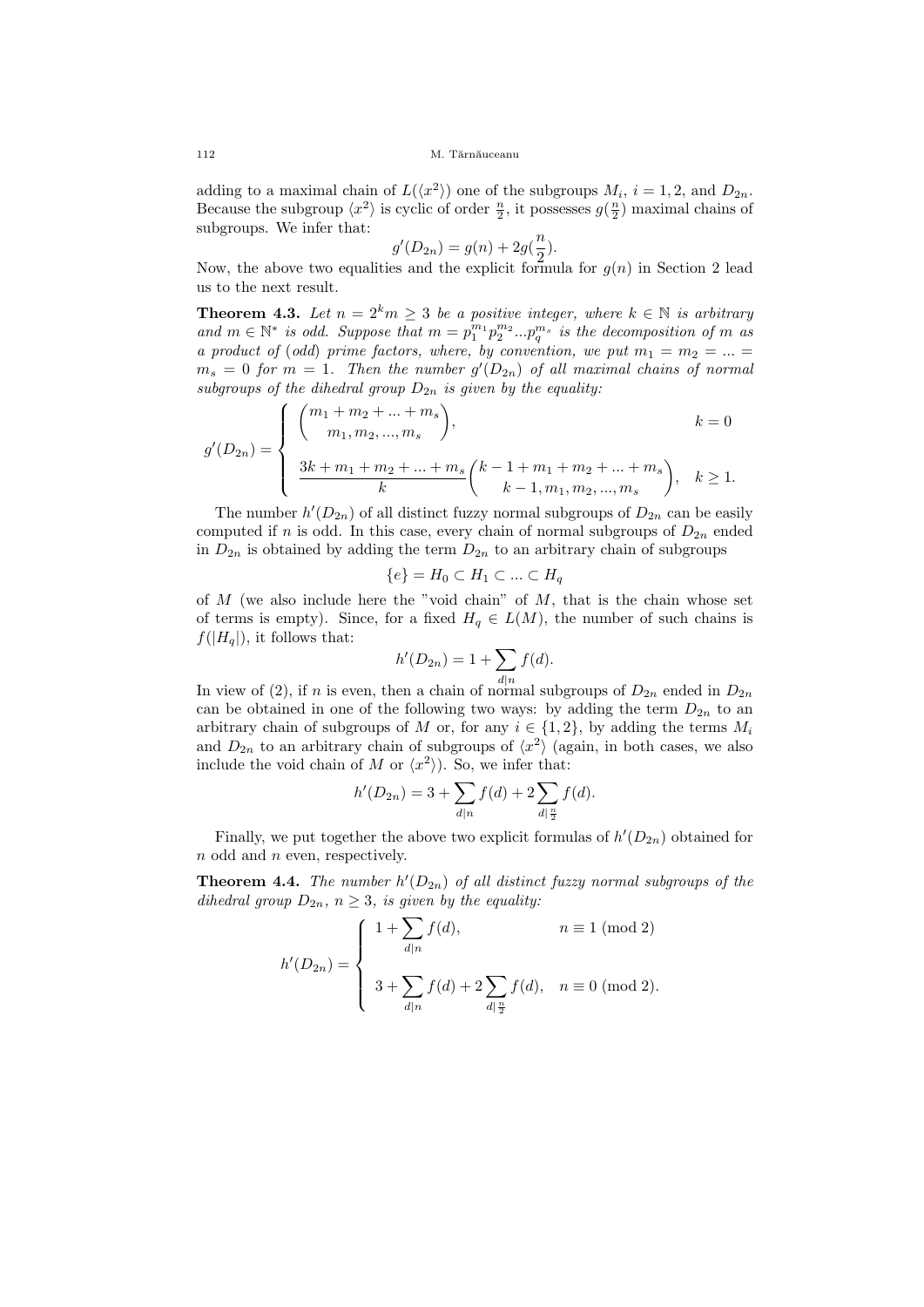**Remark 4.5.** 1) Set  $n = 2^k m$ , where  $k \in \mathbb{N}^*$  is arbitrary and  $m \in \mathbb{N}^*$  is odd. Then, for any divisor d of n, we have either  $d | \frac{n}{2}$  or d is of the form  $2^k m_1$ , where  $m_1$  is a divisor of m. This shows that

$$
\sum_{d|n} f(d) = \sum_{d|\frac{n}{2}} f(d) + \sum_{m_1|m} f(2^k m_1),
$$

and therefore the equality obtained in Theorem 4.4 for  $n \equiv 0 \pmod{2}$  can be rewritten in the following manner

$$
h'(D_{2n}) = 3 + 3\sum_{d|\frac{n}{2}} f(d) + \sum_{m_1|m} f(2^k m_1).
$$

One account that  $f(2^q) = 2^q$  for all positive integers q, when  $m = 1$  (that is, when  $n = 2^k$ , we get:

$$
h'(D_{2^{k+1}}) = 3 + 3\sum_{i=0}^{k-1} f(2^i) + f(2^k) = 3 + 3(2^k - 1) + 2^k = 2^{k+2}.
$$

In particular, the number of all distinct fuzzy normal subgroups of the dihedral group  $D_8$  is:

$$
h'(D_8)=16.
$$

2) A well-known arithmetic technique is to associate to a function  $f : \mathbb{N}^* \longrightarrow$  $\mathbb{N}^*$  its sum-function  $F : \mathbb{N}^* \longrightarrow \mathbb{N}^*$  defined by

$$
F(n) = \sum_{d|n} f(d), \text{ for all } n \in \mathbb{N},
$$

and to compute the values of  $f$  by using the Möbius's inversion formula

$$
f(n) = \sum_{d|n} F(d)\mu(\frac{n}{d}), \text{ for all } n \in \mathbb{N},
$$

where  $\mu$  denotes the Möbius's function. Theorem 4.4 shows that the number  $h'(D_{2n})$  depends in fact only on the sum-function associated to our function  $f$  (defined in Section 2):

$$
h'(D_{2n}) = \begin{cases} 1 + F(n), & n \equiv 1 \pmod{2} \\ 3 + F(n) + 2F(\frac{n}{2}), & n \equiv 0 \pmod{2}. \end{cases}
$$

In this case, a precise expression of  $F(n)$  for n arbitrary is difficult to be obtained. Nevertheless, we remark that the above equality allows us to connect the numbers of all distinct fuzzy normal subgroups of dihedral groups  $D_{2n}$ ,  $n \in \mathbb{N}$ , with the number of all distinct fuzzy subgroups of finite cyclic groups. Thus, if the numbers  $h'(D_{2n})$ ,  $n \in \mathbb{N}$ , are known, then we can find the values  $F(n)$ ,  $n \in \mathbb{N}$ , and then we can compute the numbers  $f(n)$ ,  $n \in \mathbb{N}$ , according to the Möbius's inversion formula.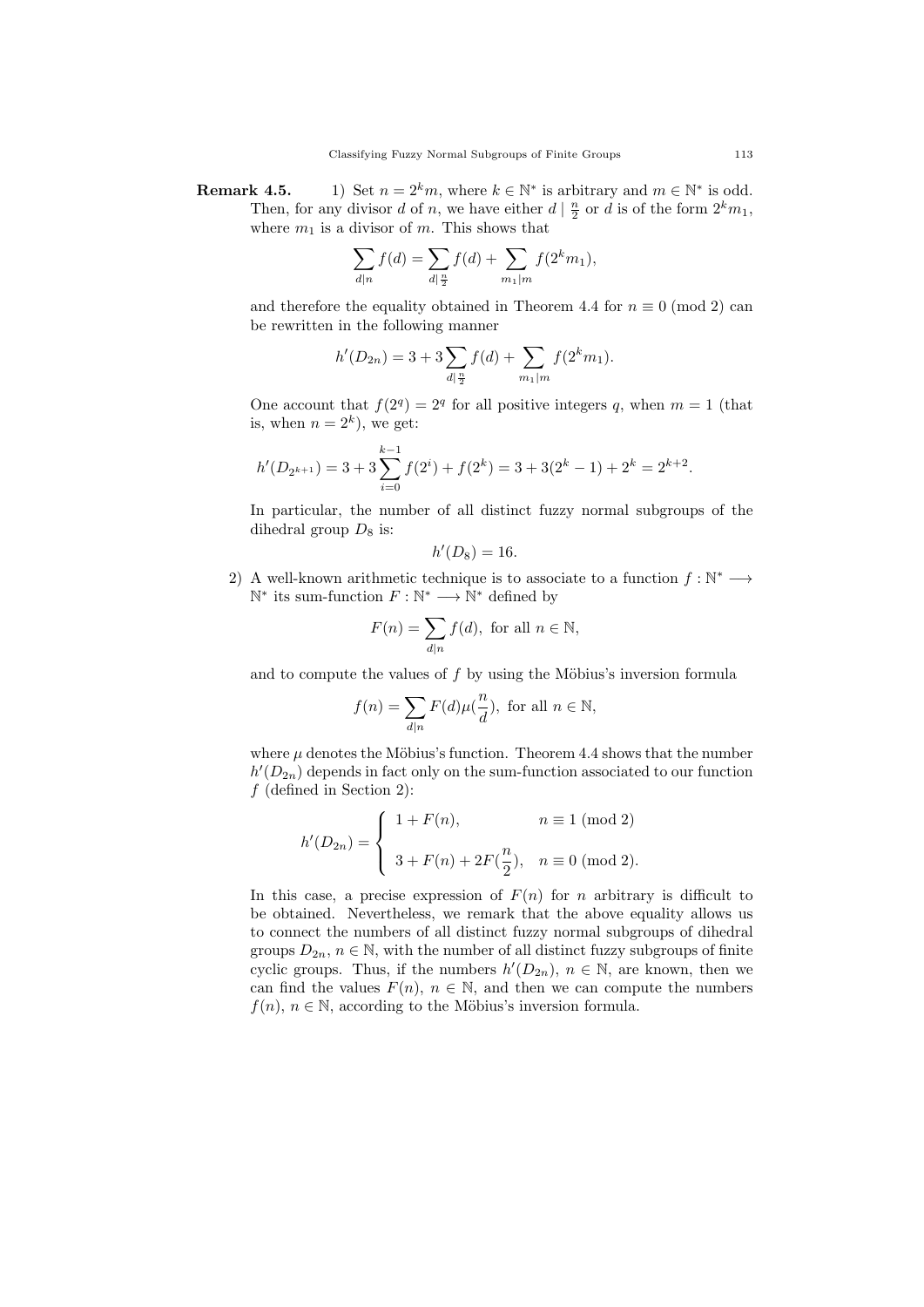#### 114 M. Tărnăuceanu

### 5. Conclusions and Further Research

The study concerning to classifying fuzzy subgroups, started in [8]-[12], [16] and [17] for finite abelian groups, and continued for finite nonabelian groups, is a significant aspect of fuzzy group theory. Since the fuzzy normal subgroups of a group constitute a particular class of fuzzy subgroups (recall again that for abelian groups and hamiltonian groups the notions of "fuzzy subgroup" and "fuzzy normal subgroup" are the same), their classification is also very important. Clearly, the study started in the present paper can successfully be extended to other remarkable classes of finite nonabelian groups. This will surely constitute the subject of some further research.

Three open problems with respect to this topic are the following.

Problem 5.1. In all the above mentioned papers, the fuzzy (normal) subgroups of a finite group G are classified up to the equivalence relation  $\sim$  on  $\mathcal{F}(G)$ , defined in Section 2. Classify the fuzzy (normal) subgroups of  $G$  under other equivalence relations (different from  $\sim$ ) on  $\mathcal{F}(G)$ .

**Problem 5.2.** For a finite group G, let  $h(G)$  (respectively  $h'(G)$ ) be the number of all distinct fuzzy subgroups (respectively fuzzy normal subgroups) of  $G$ , studied above. We consider the quantity

$$
fndeg(G) = \frac{h'(G)}{h(G)},
$$

which will be called the *fuzzy normality degree* of  $G$ . It measures the probability of a random fuzzy subgroup of G to be fuzzy normal and can constitute an interesting probabilistic aspect of finite groups. We formulate several problems related to the fuzzy normality degree:

- a) Compute explicitly  $fndeg(G)$  for some finite groups  $G$ .
- b) Calculate

$$
\lim_{n \to \infty} fndeg(G_n)
$$

for some remarkable classes of finite groups  $(G_n)_{n\in\mathbb{N}}$ .

c) Obviously, there is no finite group with the fuzzy normality degree equal to 0 and, for a finite group G, we have  $fndeg(G) = 1$  if and only if G is abelian or hamiltonian. So, the following qvestion is natural: given a fixed  $a \in (0, 1)$ , describe the structure of finite groups G satisfying

$$
fndeg(G) = (\leq, \geq) a.
$$

d) Study the properties of the map fndeg from the class of finite groups to [0,1]. What can be said about two finite groups having the same fuzzy normality degree?

**Problem 5.3.** The fuzzy normal subgroups of a finite group  $G$  can be seen as the fixed points of the action of G on the set  $FL(G)$  by conjugacy:

$$
(g,\mu) \mapsto g \circ \mu
$$
,  $(g \circ \mu)(x) = \mu(g^{-1}xg)$ , for all  $x \in G$ .

Give a detailed description of the above action of  $G$  on  $FL(G)$  and adjust the wellknown Burnside's lemma to obtain the explicit formulas for the number of distinct